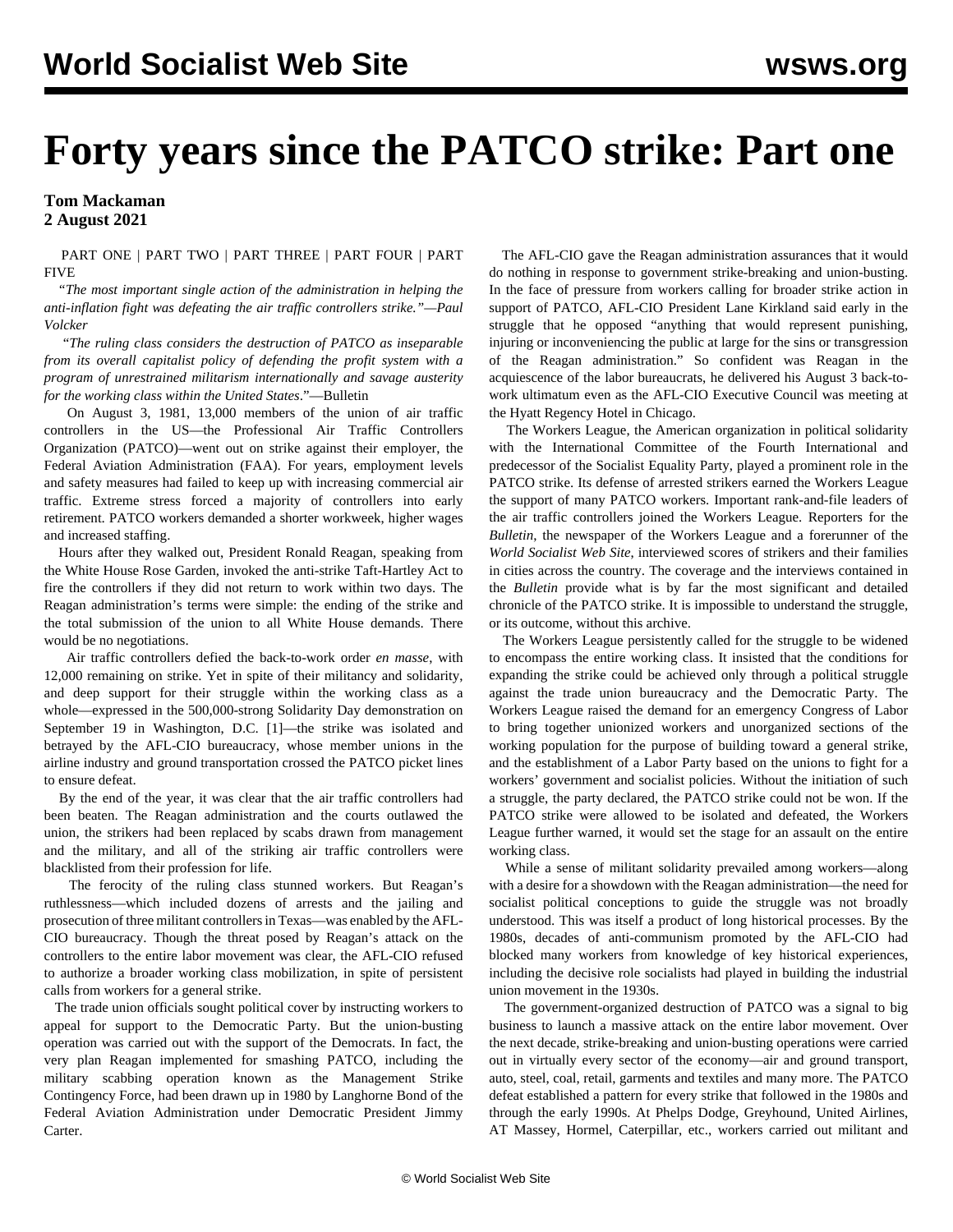bitter struggles. It was not for lack of a fight that these and other strikes in the period went down to defeat. Rather, in each case the union bureaucracy consciously worked to isolate, demoralize and defeat the strikers.

 In this way, the betrayal of PATCO signaled the collapse of the trade unions and their rapid conversion into agencies of the corporations and the state. The transformation of the unions into business entities was completed over the course the 1980s. But it could not have proceeded without the crushing of the resistance of the working class and the purging of militant workers. The victimized PATCO workers were the first martyrs of the union bureaucracy's final betrayal.

 There has never been a golden age of American trade unionism. Union officials have always found plenty of daylight between the interests of the bureaucracies they serve and those of the rank-and-file workers they claim to represent. Labor history is littered with the careers of once militant and socialist-minded workers, who, having found their way off the shop floor and into plum jobs in the union apparatus, quickly forgot their fighting days. Rare indeed were those who could say, together with the pioneering socialist Eugene Debs, who turned his back on the bureaucracy, "When I rise it will be with the ranks, and not from the ranks."

 And yet, in an earlier period, in spite of its richly deserved reputation for corruption and vicious anti-communism, the American trade union bureaucracy sensed that its position and wealth were derived from the workers. Union officials wanted to keep workers off picket lines and under contract, but it was also true that union treasuries were dependent on workers' dues. Before the globalization of economic production fatally undermined nationally-based labor organizations—that is, as late as the 1970s—unions could be compelled by rank-and-file workers to secure wage, benefit and safety improvements through strikes or threats to go on strike. Labor conflict was a daily feature of American social life.

 But in the wake of PATCO, the unions, where they still existed, became the instruments by which wage cuts, benefit concessions and other business and government demands were imposed on workers. Meanwhile, the union apparatus insulated itself from plummeting membership by latching on to myriad new streams of revenue derived from business operations like "joint" training centers, management of retirement and health care funds, positions on competitiveness think tanks and even seats on corporate boards. The unions that emerged from the 1980s could no longer be said to "represent" workers in the way the dictionary tells us they should. Their wealth was now based directly on the exploitation of workers.

 The PATCO defeat thus sets off two distinct periods in American labor history. From the 1930s through the 1970s, the trade union movement in the US commanded significant authority in the working class. The victories of the industrial unions in the 1930s, the mass upsurge of the working class at the end of World War II, the persistence of large-scale strike activity through the 1950s and the 1960s, and the strike wave of the late 1960s through the mid-1970s—these struggles had managed to wrest significant concessions from the American ruling class, which was conscious of the danger of working class revolution as had taken place in Russia in 1917. The epoch saw major improvements in living standards, the expansion of democratic rights to black workers in the South and the creation of a limited welfare state.

 After the crushing defeats of the 1980s, strikes virtually disappeared in the US. The lack of organized resistance by the working class, in turn, only whetted the appetite of the capitalists. This is reflected in the staggering concentration of wealth in the US that has taken place since the 1970s.

 Steadily, the gains of the middle decades of the 20th century were reversed, a process that accelerated after the financial crisis of 2008 and the coming to power of the Obama administration, and intensified once more in the response of the Trump and Biden administrations to the COVID-19 pandemic, with the funneling of trillions of dollars to Wall Street and the super-rich.

 Forty years on, it is clear that PATCO was one of a series of international events that signaled a global ruling class counterrevolution against the working class. It presaged the collapse of not only the American trade unions, but of all the labor bureaucracies and political parties internationally that based themselves on nationalism and class compromise. The process that has culminated in the conversion of the American labor unions into business enterprises was mirrored in the decision of the Stalinist bureaucracy in the Soviet Union at the end of the 1980s to complete its counterrevolutionary mission by liquidating the property relations established by the 1917 October revolution, reestablishing capitalism and dissolving the Soviet Union.

 The importance of the PATCO strike is well understood in ruling circles. The chair of the Federal Reserve at the time, Paul Volcker, later recalled that "the most important single action of the [Reagan] administration in helping the anti-inflation fight was defeating the air traffic controllers' strike." Volcker's replacement as Fed chief, Alan Greenspan, went further, recalling in 2009 that Reagan's crushing of the strike was "perhaps the most important" act of his first term. [2]

 The smashing of PATCO was understood as the corollary to the eruption of American imperialism abroad. Writing of the possible outcomes of the strike, Donald Devine of the Reagan administration explained that, "Very importantly… governments internationally have been very impressed with the President's strong position on the issue."

 And days after the beginning of the strike, the *Wall Street Journal* editorialized that Reagan had to prevail over the air traffic controllers "for all sorts of far-reaching reasons that have absolutely nothing to do with relations between the Federal Aviation Administration and PATCO." The more important issues, the editorial declared, were "commitments to rebuild military strength, to restore the dollar to soundness, to cut taxes and regulations, to resist Soviet imperialism, and to curb the wild ascent of federal spending."

 The *Bulletin* commented on August 11, 1981: "In short, the ruling class considers the destruction of PATCO as inseparable from its overall capitalist policy of defending the profit system with a program of unrestrained militarism internationally and savage austerity for the working class within the United States." The subsequent 40 years have confirmed this prognosis.

 But the four-decade-long suppression of working class struggle in the United States, and internationally, is coming to an end. Workers are beginning to fight back. Everywhere they enter into struggle, they quickly find themselves in conflict with the profit-making entities that continue to call themselves "unions."

 This entered a new stage of development in 2021 with the formation by striking Volvo Trucks workers at the New River Valley (NRV) plant in Dublin, Virginia, of a rank-and-file committee, supported by the Socialist Equality Party and the *World Socialist Web Site*, to conduct a struggle against both the corporation and the United Auto Workers union.

 The International Committee of the Fourth International (ICFI), the world Trotskyist movement, differentiates itself from every other political tendency on the planet when it comes to the question of the trade unions. The various pseudo-left tendencies, which are, in fact, tied politically, financially and personally to the union officialdom, argue that the unions can be reformed, and made, in some way, to represent the interests of workers, in spite of the four decades of historical evidence to the contrary.

 The events at Volvo should serve as a devastating exposure of this fraud. There, workers voted down three contracts presented to them jointly by the UAW and Volvo—and showed themselves prepared to wage a formidable struggle for better wages and conditions—before the Swedish international conglomerate, abetted by the union, imposed by force and fraud the third contract in a fourth vote. Yet the workers at NRV, in